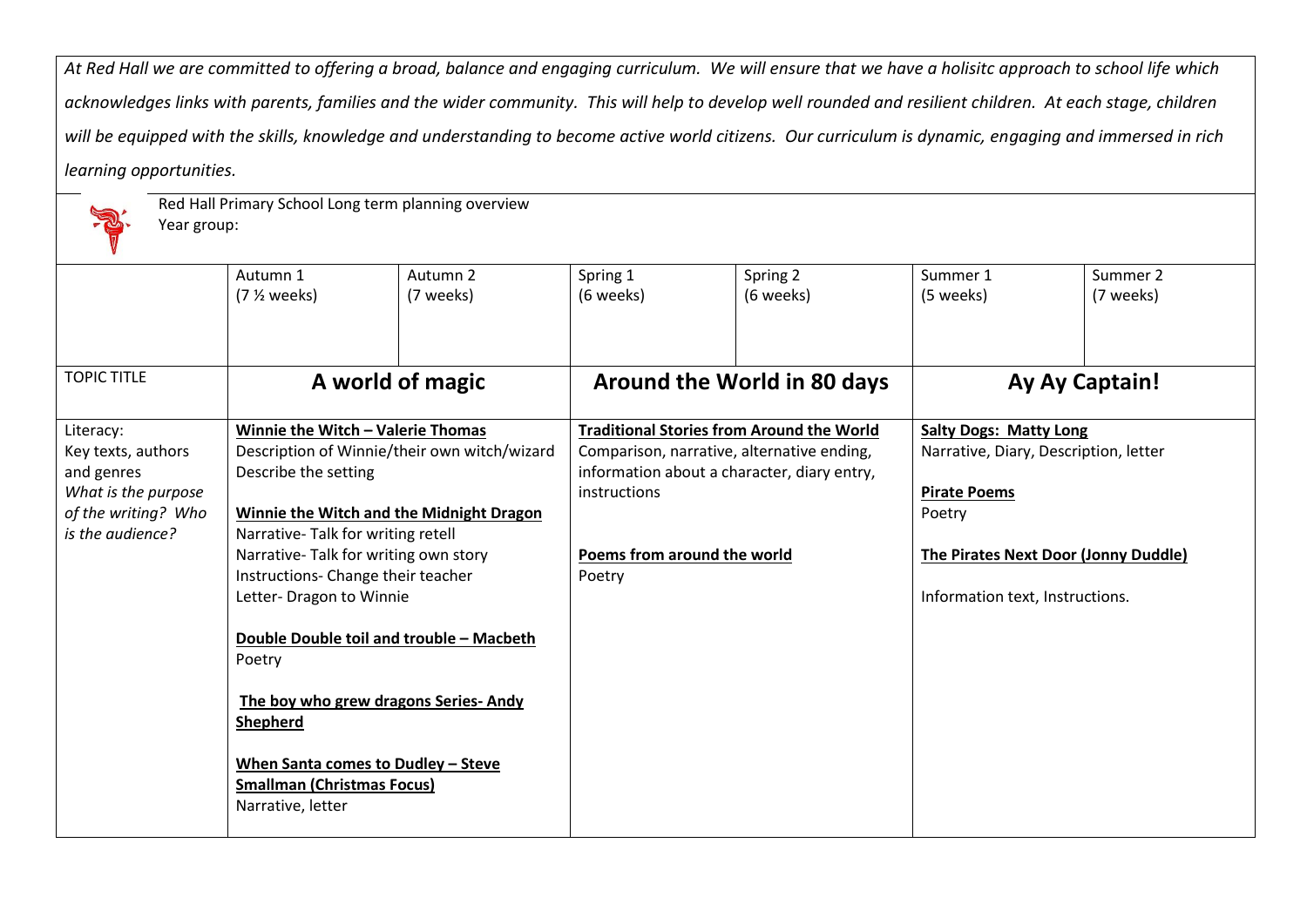| Numeracy | Place value - tens    | <b>Addition and</b>       | <b>Multiplication and</b>    | <b>Fractions</b>         | <b>Position and</b>  | <b>Measurement (Mass</b> |
|----------|-----------------------|---------------------------|------------------------------|--------------------------|----------------------|--------------------------|
|          | and ones, odd and     | subtraction               | <b>Division</b>              | Make equal parts         | <b>Direction</b>     | and weight)              |
|          | even numbers,         | Adding a one digit        | Make equal groups -          | Recognise and find a     | Describing movement  | Compare and              |
|          | counting quantities,  | number to a two digit     | sharing                      | half                     | Describing turns     | measure mass             |
|          | numbers and number    | number                    | Make equal groups $-$        | Recognise and find a     | Describing movement  | in grams                 |
|          | words, greater and    | Subtracting a one         | grouping                     | quarter                  | and turns            | Measure mass in          |
|          | less than and         | digit number from a 2     | Divide by 2                  | Recognise and find a     | Making patterns with | kilograms                |
|          | partitioning numbers  | digit number              | Odd & even numbers           | third                    | shapes               | Compare volume           |
|          | in different ways.    | Adding and                | Divide by 5                  | Find a third             |                      | using Millilitres and    |
|          | Counting in 2's, 3's, | subtracting two digit     | Divide by 10                 | Explore the              |                      | Litres                   |
|          | 5's and 10's.         | numbers                   |                              | Equivalence of 1         | <b>Measurement</b>   | Measure                  |
|          | Forwards and          | Solving word              | <b>Statistics</b>            | $2$ and $2$              | (Length and Height)  | Temperature              |
|          | backwards             | problems                  | Make tally charts            | 4                        | Measure length (cm)  |                          |
|          |                       | Exploring column          | Draw pictograms              | Count in fractions       | Measure length (m)   |                          |
|          |                       | method - addition,        | Interpret pictograms         |                          | Compare lengths      | <b>Plugging the Gaps</b> |
|          |                       | subtraction, crossing     | Draw pictograms              | <b>Measurement Money</b> | Order lengths        |                          |
|          |                       | over and borrowing        | Interpret pictograms         | Count money pence        | Complete four        |                          |
|          |                       | <b>Multiplication and</b> | <b>Explore and interpret</b> | and pounds.              | operations with      |                          |
|          |                       | <b>Division</b>           | <b>Block diagrams</b>        | Select money and         | lengths              |                          |
|          |                       | Recognise and make        |                              | make the same            |                      |                          |
|          |                       | equal groups of           | <b>Shape and Measure</b>     | amount.                  |                      |                          |
|          |                       | amounts                   | Recognise 2-D and 3-         | Compare money            |                      |                          |
|          |                       | Adding equal groups       | D shapes and                 | Find the total and       |                      |                          |
|          |                       | together                  | recognise their              | difference of amounts    |                      |                          |
|          |                       | Recording                 | features                     | Find change              |                      |                          |
|          |                       | multiplication            | Recognise and                |                          |                      |                          |
|          |                       | sentences using           | identify the lines of        | <b>Measurement time</b>  |                      |                          |
|          |                       | images                    | symmetry                     | To recognise O'clock     |                      |                          |
|          |                       | Using arrays for          | Sort 2-D and 3D              | and half past, Quarter   |                      |                          |
|          |                       | division and              | shapes                       | past and quarter to      |                      |                          |
|          |                       | multiplication            | Make patterns with           | To tell the time to 5    |                      |                          |
|          |                       | To know my 2,5 and        | 2-D shapes                   | minutes                  |                      |                          |
|          |                       | 10 x tables from          |                              | To explore hours and     |                      |                          |
|          |                       | memory                    |                              | days                     |                      |                          |
|          |                       |                           |                              | Find and compare         |                      |                          |
|          |                       |                           |                              | durations of time        |                      |                          |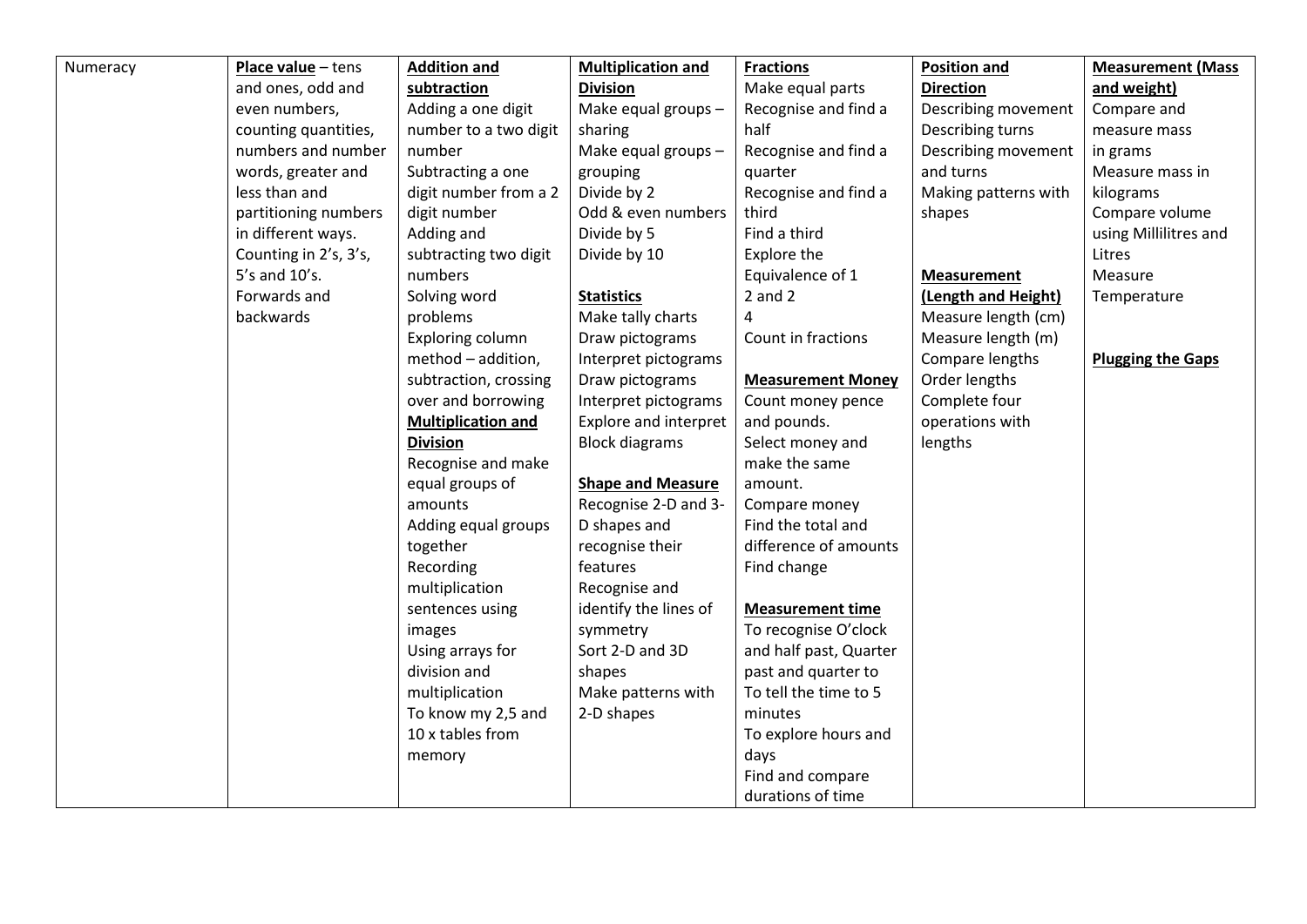| Science: | <b>Materials- related to DT- character</b>              | <b>Seasonal Change</b>                            | <b>Animals and other Living Things</b>                            |
|----------|---------------------------------------------------------|---------------------------------------------------|-------------------------------------------------------------------|
|          | <b>Exploring different types of materials and their</b> | Seasonal Changes - The weather within the         | Explore and compare the differences between                       |
|          | properties- sorting materials into spells- hard,        | four seasons and how the length of day            | things that are living, dead and things that                      |
|          | soft etc.                                               | changes.                                          | have never been alive (Scientific enquiry).                       |
|          | Investigating materials and their properties-           | Explore the world around them and raise their     |                                                                   |
|          | <b>Scientific Enquiry</b>                               | own simple questions.                             |                                                                   |
|          | Find out how the shapes of solid objects made           | Observe closely using simple equipment with       | The basic needs of animals for survival (ocean                    |
|          | from some materials can be changed by                   | help, observe changes over time.                  | animals).                                                         |
|          | squashing, bending, twisting and stretching             | (Equator)                                         |                                                                   |
|          | (Scientific enquiry) (DT related)                       |                                                   | Describe how animals get food from plants                         |
|          |                                                         | <b>Animals and other Living Things</b>            | and other animals, using the idea of a simple                     |
|          | <b>Humans</b>                                           | Identify and name animals in different            | food chain, and identify and name different                       |
|          | Understand that humans, have offspring                  | environments                                      | sources of food (ocean animals).                                  |
|          | (babies) which grow into adults.                        |                                                   |                                                                   |
|          | Find out about and describe the basic needs of          | Use simple features to compare living things      | Life cycle of animals survival (under the sea).                   |
|          | humans, for survival (water, food and air)              | and, with help, decide how to sort and group      |                                                                   |
|          | <b>Scientific Enquiry.</b>                              | them (identifying and classifying)                | Differences between living and dead things                        |
|          |                                                         |                                                   | and things that have never been alive (rock,                      |
|          | Plants- related to How to grow a Dragon and             | The basic needs of animals for survival (land).   | animal).                                                          |
|          | prior learning of humans.                               |                                                   |                                                                   |
|          | Observe and describe how seeds and bulbs                | Describe how animals get food from plants         | Animals and Other Living Things - animals and                     |
|          | grow into mature plants- relate to humans.              | and other animals, using the idea of a simple     | plants that live in a beach habitat.                              |
|          | Find out and describe how plants need water,            | food chain, and identify and name different       | Identify that most living things live in habitats                 |
|          | light and the right temperature to grow and             | sources of food.                                  | to which they are suited and describe how                         |
|          | stay healthy-relate to humans prior learning            |                                                   | different habitats provide for the basic needs                    |
|          |                                                         | Life cycle of animals survival (comparison of     | of different kinds of animals and plants, and                     |
|          | <b>Animals and other living things</b>                  | tadpoles-link to near us/ worldwide animal).      | how they depend on each other                                     |
|          | Find out about and describe the basic needs of          |                                                   |                                                                   |
|          | animals (water, food and air)- relate to                | Animals and Other Living Things - animals and     | Use simple features to compare objects,                           |
|          | dragons- investigate how we would look after            | plants that live in a beach habitat.              | materials and living things and, with help,                       |
|          | a dragon.                                               | Identify that most living things live in habitats | decide how to sort and group them                                 |
|          |                                                         | to which they are suited and describe how         | (identifying and classifying)                                     |
|          |                                                         | different habitats provide for the basic needs    |                                                                   |
|          |                                                         | of different kinds of animals and plants, and     | Identify and name the plants in different<br>environments (coral) |
|          |                                                         | how they depend on each other                     |                                                                   |
|          |                                                         | Identify and name a variety of plants and         | <b>Materials</b>                                                  |
|          |                                                         | animals in their habitats, including              |                                                                   |
|          |                                                         |                                                   |                                                                   |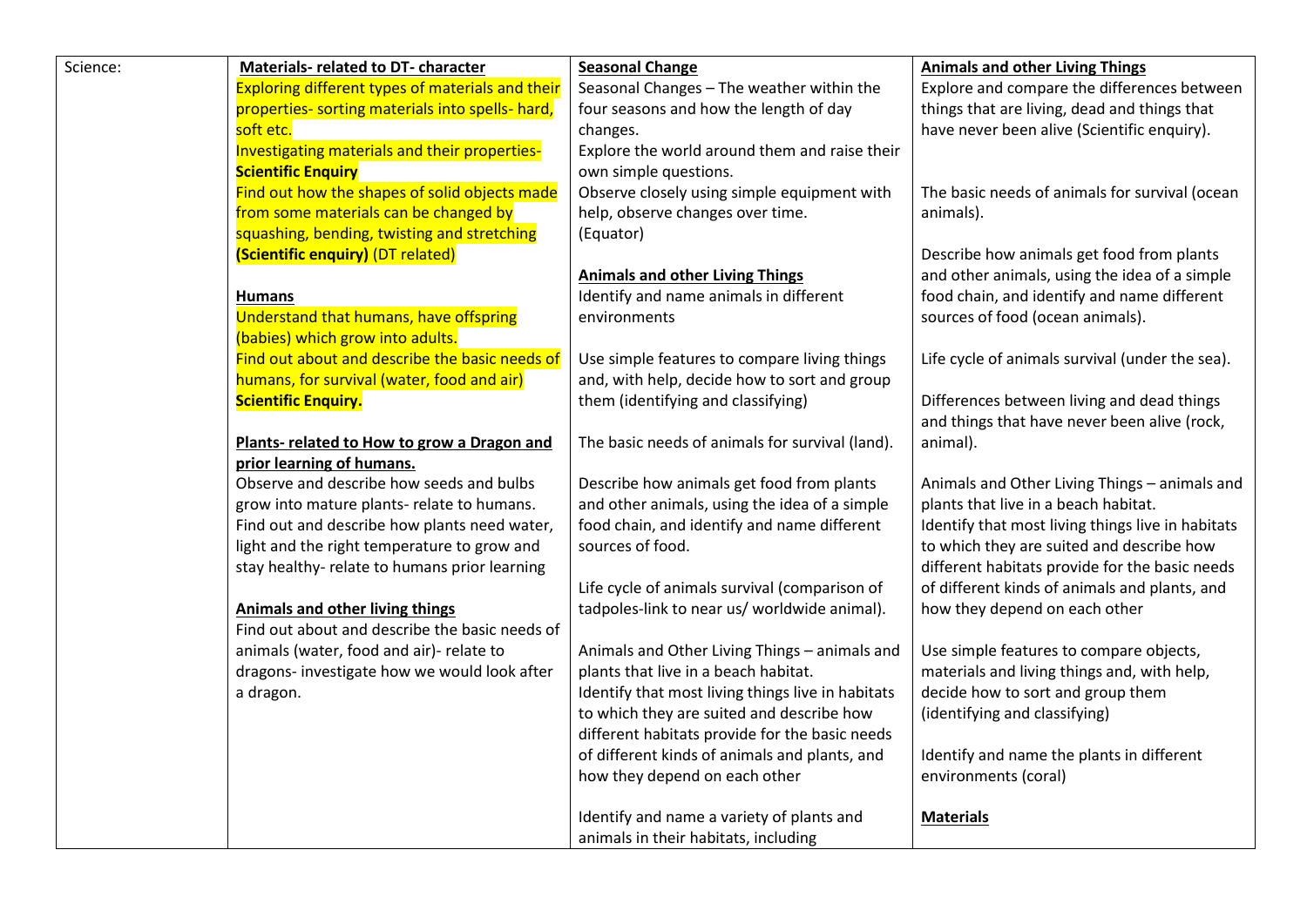|                   |                                                                                                                                                                                                                                                                                                                                                                                                                                                                                                                                                                                                                                                                                 | microhabitats (comparison- mini-beasts here<br>to mini-beasts in Australia).<br>Identify and name the plants in different<br>environments (desserts)                                                                                                                                                                                                                                                                                                                                                                                                                                                                                                                                                                                                                                                                                                                                                                                       | Identify and compare how different materials,<br>including wood, metal, plastic, glass, brick,<br>rock, paper and cardboard are used because<br>of their properties- (Scientific enquiry) .-<br>Experiments on making a boat which will float<br>on top of water.                                                                                                                                                                                                                                                                       |
|-------------------|---------------------------------------------------------------------------------------------------------------------------------------------------------------------------------------------------------------------------------------------------------------------------------------------------------------------------------------------------------------------------------------------------------------------------------------------------------------------------------------------------------------------------------------------------------------------------------------------------------------------------------------------------------------------------------|--------------------------------------------------------------------------------------------------------------------------------------------------------------------------------------------------------------------------------------------------------------------------------------------------------------------------------------------------------------------------------------------------------------------------------------------------------------------------------------------------------------------------------------------------------------------------------------------------------------------------------------------------------------------------------------------------------------------------------------------------------------------------------------------------------------------------------------------------------------------------------------------------------------------------------------------|-----------------------------------------------------------------------------------------------------------------------------------------------------------------------------------------------------------------------------------------------------------------------------------------------------------------------------------------------------------------------------------------------------------------------------------------------------------------------------------------------------------------------------------------|
| History/Geography | Geography:<br>Characteristics of fantasy world- introduction<br>to characteristics<br>Using the map from fantasy world- recognise<br>human and physical features and what these<br>are (castle on map)<br><b>History: Castles/Kings and Queens of Britain</b><br><b>Investigate information about Dudley Castle</b><br>Jobs in a castle - comparing past and present<br>Features in a castle<br><b>Kings and Queens of the UK</b><br>Study the life of Queen Elizabeth 2.<br>Know where people and events fit within a<br>chronological framework- history of Kings and<br>Queens in the UK.<br>Study the life of Queen Elizabeth 1<br>Study life in 1500's and compare to now. | <b>History</b><br>Explore transport from around the world<br>(past, present and comparing these types of<br>transport) (Wright brothers-aeroplane)<br><b>Christopher Columbus</b><br>Geography<br>Name and locate the world's seven continents.<br>Use maps, atlases and globes to identify the<br>continents studied at this key stage.<br>Name, locate and identify characteristics of<br>the four countries and capital cities of the<br>United Kingdom<br>Identify seasonal/daily weather patterns in the<br>UK and the location of hot and cold areas of<br>the world in relation to the equator and the<br>North and South poles.<br>Use basic Geographical vocabulary to refer to<br>key physical features (beach, cliff, coast,<br>forest, hill, mountain, sea, ocean, river, soil,<br>valley, vegetation, season, weather) and<br>human features (city, town, village, factory,<br>farm, house, office, port, harbour, shop) of a | <b>At the Seaside</b><br>Geography<br>Name and locate the world's five oceans.<br>Explore the seas that surround the UK.<br>Use basic geographical vocabulary to refer to<br>key physical features of a beach.<br>Use basic geographical vocabulary to refer to<br>key human features of a beach.<br>(Comparison of Gornal to Llandudno)<br>Compare the similarities and differences<br>between a beach and a village.<br>Explore famous pirates and their adventures.<br><b>History</b><br>Explore famous pirates and their adventures |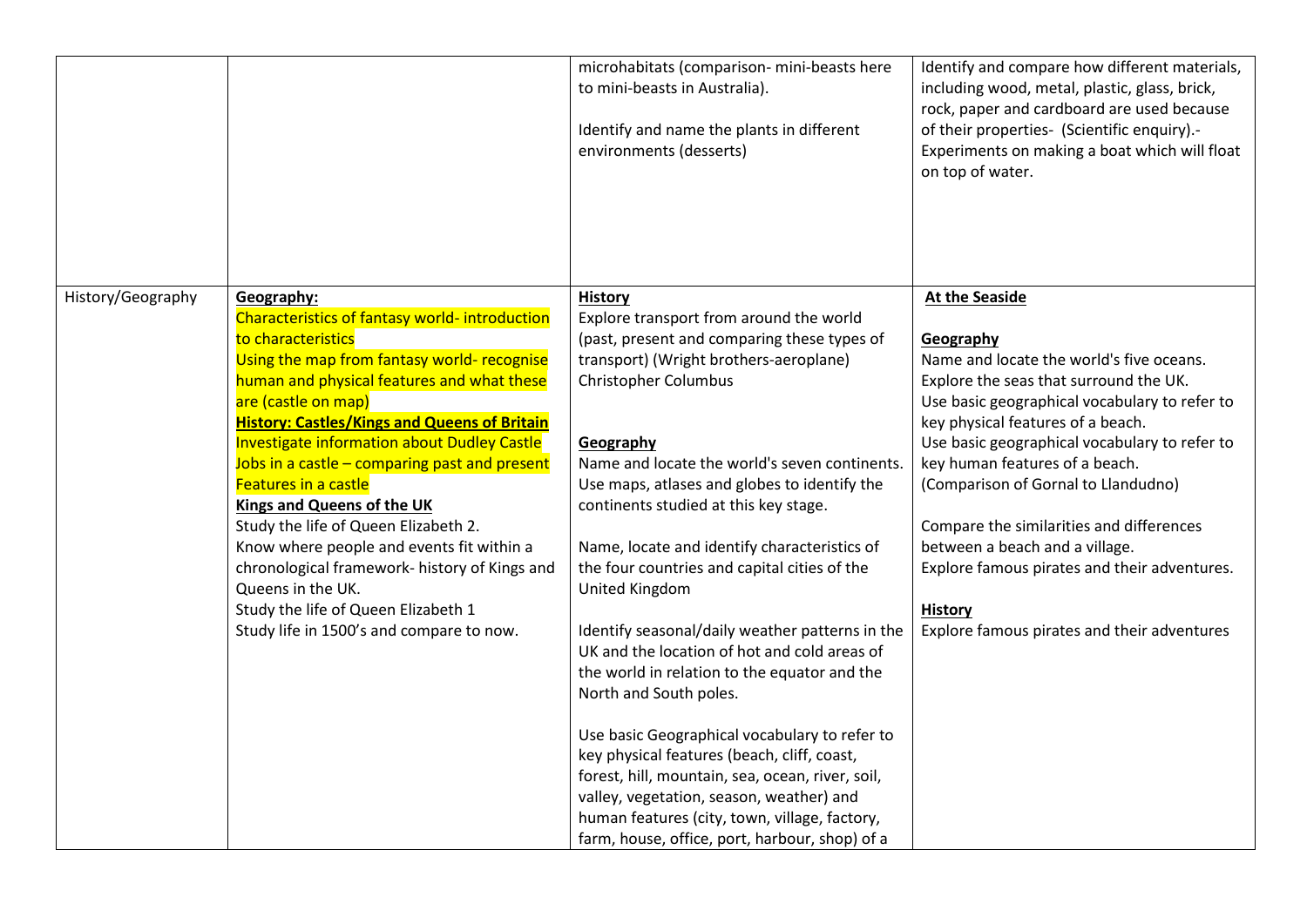|                                     |                                                                                                                                                                                                                                                                                                                                          | contrasting non-European country. (Compare<br>Dudley- our school, homes, shops to Africa e.g<br>Zimbabwe schools and houses ect).<br>Use locational and directional language (e.g.<br>near and far, left and right), describe the<br>location of features and routes on maps.<br>Use simple fieldwork and observational skills<br>to study the geography of their school and its<br>grounds. |                                                                                                                                                                                                                                                                                                                                                             |
|-------------------------------------|------------------------------------------------------------------------------------------------------------------------------------------------------------------------------------------------------------------------------------------------------------------------------------------------------------------------------------------|----------------------------------------------------------------------------------------------------------------------------------------------------------------------------------------------------------------------------------------------------------------------------------------------------------------------------------------------------------------------------------------------|-------------------------------------------------------------------------------------------------------------------------------------------------------------------------------------------------------------------------------------------------------------------------------------------------------------------------------------------------------------|
| Art + Design/Design +<br>technology | <b>Chalking-Winnie book</b><br><b>Related to Science (materials)</b><br>Design and create puppet of fantasy character<br><b>Related to Geography/History</b><br><b>Secondary and primary colours- Mondrian</b><br>colour wheel<br>Introduce Paul Klee- Use knowledge of<br>secondary colours to create own castle (design<br>and create) | Sketch an animal from around the world and<br>focus on shadows, use of light and dark.<br>Children to select their favourite flag from<br>around the wold and design it using cross-<br>stitching.<br>Using the animal from sketch, children to<br>develop their skills and produce a model of<br>this through junk-modelling.<br>Children to use decorative techniques                      | <b>At the Seaside</b><br>Repeated prints<br>Watercolour painting of coast<br>Using junk materials to create a lighthouse.<br>Sketch a coral reef and focus on shadows, use<br>of light and dark and show pattern and texture<br>by adding dots and lines.<br>Develop skills of overlapping and overlaying to<br>create effects.<br>(under the sea pictures) |
|                                     | <b>Dragon related</b><br>Sculpture of a dragon<br>Sketching dragon scale-textures, shape,<br>shade.                                                                                                                                                                                                                                      | Printing with food from around the world.<br>Using Purple Mash, develop skills able to fill<br>erase and edit. (animals/ flags around the<br>world).<br><b>Design Technology</b>                                                                                                                                                                                                             | Using natural resources, children to create an<br>under the sea imagine.<br>Drawing image of a sea creature on form and<br>then printing this onto material ensuring<br>contrasting colours are used.                                                                                                                                                       |
|                                     |                                                                                                                                                                                                                                                                                                                                          | Food tasting from all around the world.<br><b>Movement</b>                                                                                                                                                                                                                                                                                                                                   | Using Purple Mash, develop skills able to fill<br>erase and edit (ocean creatures).<br>'Aivazovsky' paintings- water based colours.                                                                                                                                                                                                                         |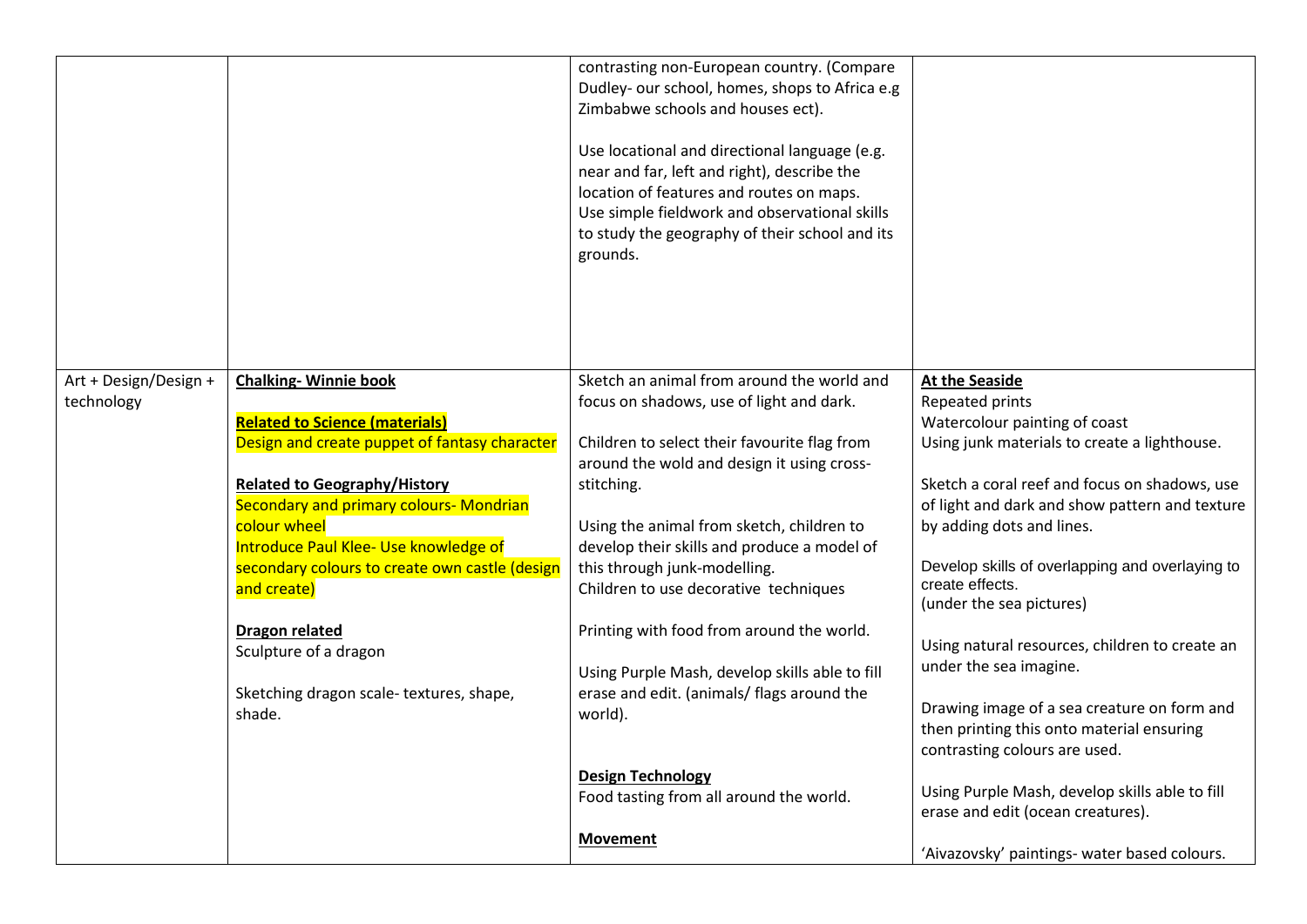|           |                                                                                                                                                                                                                  |                                                                                                                                                                                                                                                                                                   | Small world animals in their own habitats.<br>How can they move around their habitat?                                                                                                                                                                                                                                                                                                                      |                                                                                                                                                                                                                                                                                                                                   | <b>Design Technology</b><br>Using a range of foods, create an under the<br>sea imagine e.g (lettuce as sea weed, raisons<br>as stones)<br>Healthy eating- being stuck on an island create<br>a healthy menu to eat.<br>Creating a pizza fish.<br>Movement<br><b>Movement</b><br>Create a windmill for the seaside. |                                                                                                                                                                                                                                                                                              |
|-----------|------------------------------------------------------------------------------------------------------------------------------------------------------------------------------------------------------------------|---------------------------------------------------------------------------------------------------------------------------------------------------------------------------------------------------------------------------------------------------------------------------------------------------|------------------------------------------------------------------------------------------------------------------------------------------------------------------------------------------------------------------------------------------------------------------------------------------------------------------------------------------------------------------------------------------------------------|-----------------------------------------------------------------------------------------------------------------------------------------------------------------------------------------------------------------------------------------------------------------------------------------------------------------------------------|--------------------------------------------------------------------------------------------------------------------------------------------------------------------------------------------------------------------------------------------------------------------------------------------------------------------|----------------------------------------------------------------------------------------------------------------------------------------------------------------------------------------------------------------------------------------------------------------------------------------------|
| Computing | E-safety<br>How to stay safe on<br>the internet<br>Explored rules for<br>staying safe online<br>Understanding<br>positive behaviour on<br>the internet<br>How to make good<br>choices when using<br>the internet | <b>Digital Literacy: using</b><br>a computer<br>To discuss which<br>websites are<br>appropriate for my<br>age<br>To describe my digital<br>footprint<br>To treat others with<br>respect online<br>To use search engines<br>effectively to explore<br>toys from the past<br>To safely use a device | Coding: Scratch Jnr -<br>introduction and<br>fundamentals<br>To describe and use<br>instructions to<br>program a character<br>To program a<br>character to grow<br>and shrink.<br>To use instructions<br>to make characters<br>move at different<br>speeds and distance.<br>To use a repeat<br>instruction to make a<br>sequence of<br>instructions run<br>more than once and<br>predict the<br>behaviour. | <b>Digital Literacy - using</b><br>a computer<br>Explore how can<br>computers help you<br>learn?<br>Explore the question<br>What is the internet?<br>Explore how do people<br>use computers at<br>work?<br>Explore how does<br>animation work?<br>Explore how do you<br>make video on a<br>computer? And create<br>a short video. | <b>Digital Literacy:</b><br>taking and using<br>photos-based<br>around self portrait<br>To describe what<br>makes a good photo<br>To discuss what a<br>camera is and how it<br>works<br>To take a good photo<br>To save and organise<br>photos<br>To edit and present<br>my photos                                 | Coding: Scratch Jnr -<br>introduction and<br>fundamentals<br>To animate a sprite<br>To make sprites<br>appear and disappear<br>To use a repeat block<br>To control a sprite's<br>actions<br>To change the size of<br>a sprite<br>To use messaging to<br>control a sprite<br>To create a game |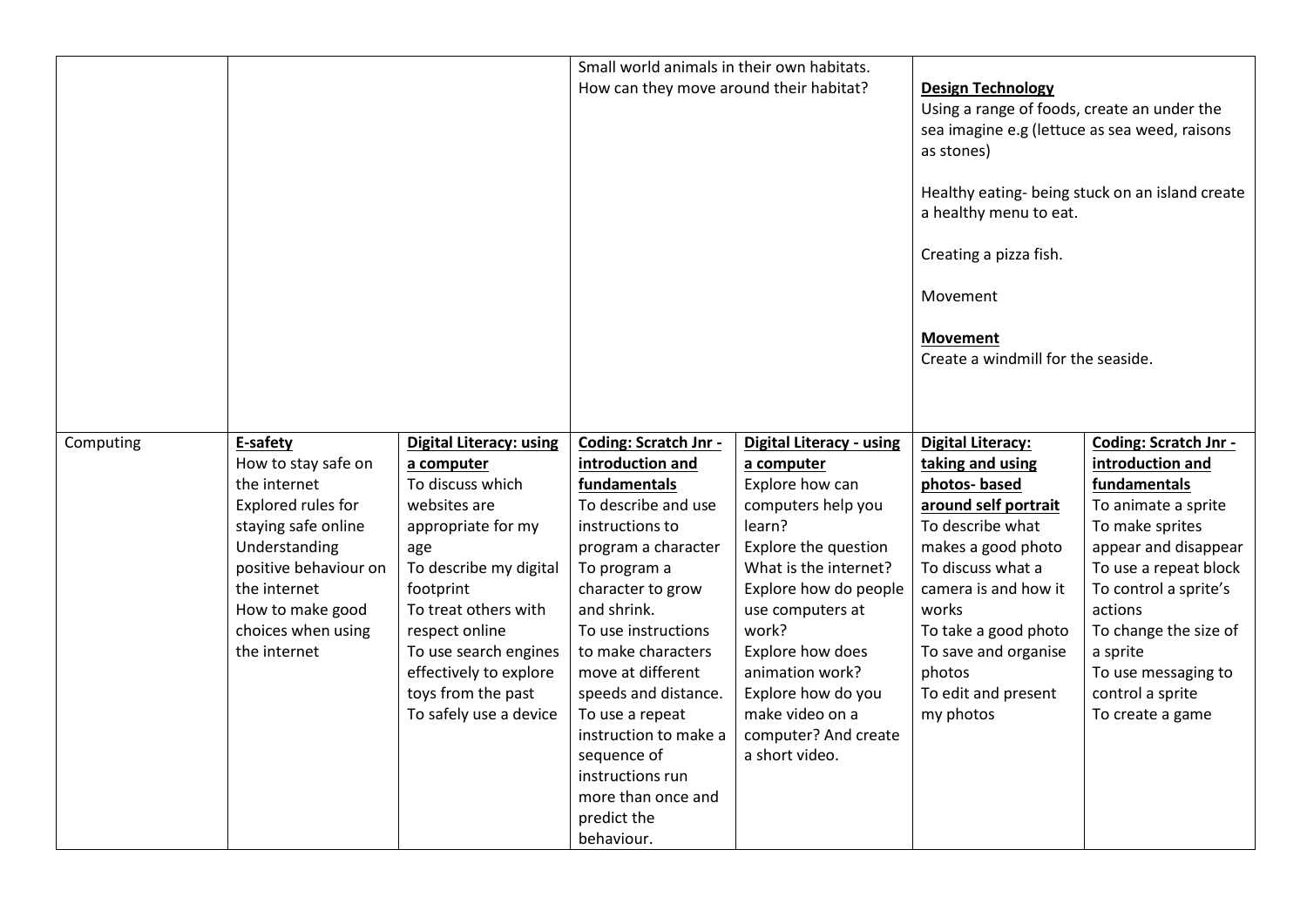|       |                                                  |                      | To create programs                           |                        |                                                |                    |
|-------|--------------------------------------------------|----------------------|----------------------------------------------|------------------------|------------------------------------------------|--------------------|
|       |                                                  |                      | that play a recorded                         |                        |                                                |                    |
|       |                                                  |                      | sound.                                       |                        |                                                |                    |
|       |                                                  |                      |                                              |                        |                                                |                    |
|       |                                                  |                      |                                              |                        |                                                |                    |
| Music | <b>Magical Creatures</b>                         |                      | <b>Animals</b>                               |                        | <b>At the Seaside (water)</b>                  |                    |
|       | Explore how music can make you feel a range      |                      | Perform actions in tie to the beat           |                        | Perform actions to show the pitch.             |                    |
|       | of emotions                                      |                      | Identify and copy of changes in the pitch of |                        | Learn how to play a musical effect to describe |                    |
|       | Compose and perform a musical piece to go        |                      | animal sounds                                |                        | water                                          |                    |
|       | alongside an image                               |                      | Follow a pitch line using hands then voices  |                        | Explore musical ideas using tuned and          |                    |
|       | <b>Dragon</b>                                    |                      | Exploring how music creates mood             |                        | untuned percussion instruments                 |                    |
|       | Identifying percussion instruments               |                      | Exploring how a music creates a beat at      |                        | Perform musical ideas following a leader       |                    |
|       | Explore our voices                               |                      | different speeds                             |                        |                                                |                    |
|       | Compose music using percussion instruments       |                      | Develop beat through chant, actions and      |                        |                                                |                    |
|       | based on a dragon.                               |                      | instruments                                  |                        |                                                |                    |
|       | Explore how music can create mood (Focus on      |                      |                                              |                        |                                                |                    |
|       | scary)<br>Combine vocal and percussion sounds to |                      |                                              |                        |                                                |                    |
|       |                                                  |                      |                                              |                        |                                                |                    |
|       | perform.                                         |                      |                                              |                        |                                                |                    |
| PE    | <b>Gymnastics</b>                                | <b>Gymnastics</b>    | Dance                                        | Games                  | Games                                          | <b>Athletics</b>   |
|       | Creating routines and                            | To use a variety of  | To look at how we                            | To try out multiple    | To experiment with                             | Children will work |
|       | sequences using at                               | different rolls      | can introduce some                           | positions to gain a    | different sports and                           | through the events |
|       | least 3 shapes and                               | especially backwards | of the skills they will                      | better understanding   | comparing how roles                            | for sports day     |
|       | involving travel into                            | rolls as this is the | use in KS2 dance by                          | of what certain roles  | may change from one                            | practicing and be  |
|       | their routines.                                  | more challenging of  | looking to change                            | require as well and    | sport to another, little                       | shown how they can |
|       |                                                  | the rolls.           | speed and levels                             | hopefully some people  | games to challenge                             | achieve the best   |
|       | Games                                            |                      | within a                                     | showing leadership     | motor skills will also                         | result possible.   |
|       | Explore how we can                               | <b>Dance</b>         | performance,                                 | towards certain roles. | be used.                                       |                    |
|       | introduce defence                                | Working in pairs and | individually and in                          |                        |                                                |                    |
|       | and attack into each                             | how they can         | pairs.                                       | Dance                  |                                                |                    |
|       | sport and how the                                | introduce their own  |                                              | To create their own    |                                                |                    |
|       | roles of each person                             | ideas into dance     | <b>Gymnastics</b>                            | dances as a class with |                                                |                    |
|       | may be different.                                | routines.            | To look at balances                          | a piece of music and   |                                                |                    |
|       |                                                  |                      | and how they can be                          | forming together their |                                                |                    |
|       |                                                  |                      | linked to shapes and                         | own routine.           |                                                |                    |
|       |                                                  |                      | travel in gymnastics.                        |                        |                                                |                    |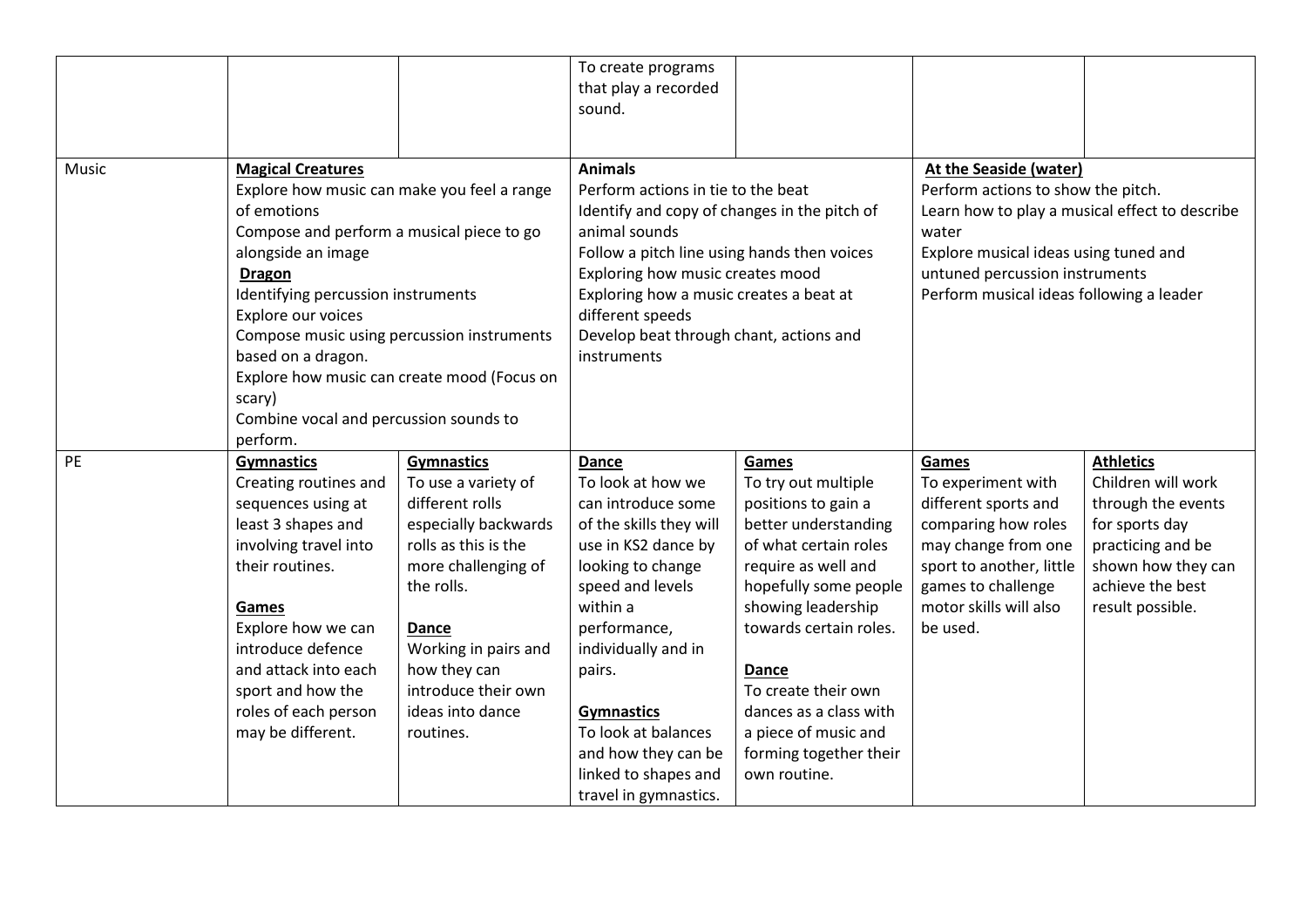| <b>PSHE</b><br><b>Mental Health</b><br><b>Relationships</b><br>Relationships<br><b>Physical Health</b><br>To identify the<br>To identify how<br>To know that<br>To know that<br>To name the different<br>To know what rules<br>challenges and hopes<br>people make friends<br>sometimes people<br>medicines can help<br>parts of the body<br>are and why they are<br>we have for the start<br>may behave<br>and what makes a<br>people keep healthy<br>needed<br>but when used<br>of a new school year.<br>good friendship.<br>differently online,<br>To explore our British |  |
|------------------------------------------------------------------------------------------------------------------------------------------------------------------------------------------------------------------------------------------------------------------------------------------------------------------------------------------------------------------------------------------------------------------------------------------------------------------------------------------------------------------------------------------------------------------------------|--|
|                                                                                                                                                                                                                                                                                                                                                                                                                                                                                                                                                                              |  |
|                                                                                                                                                                                                                                                                                                                                                                                                                                                                                                                                                                              |  |
|                                                                                                                                                                                                                                                                                                                                                                                                                                                                                                                                                                              |  |
|                                                                                                                                                                                                                                                                                                                                                                                                                                                                                                                                                                              |  |
| To identify key rules<br>incorrectly they can be<br>Values and what each<br>To identify how to<br>sometimes                                                                                                                                                                                                                                                                                                                                                                                                                                                                  |  |
| to keep us safe in<br>harmful.<br>recognise when I or<br>pretending to be<br>one means.                                                                                                                                                                                                                                                                                                                                                                                                                                                                                      |  |
| PSHE lessons.<br>someone else feels<br>somebody they are<br>To know how to keep<br>To explore the role of                                                                                                                                                                                                                                                                                                                                                                                                                                                                    |  |
| To identify different<br>lonely and what to<br>my teeth healthy<br>the internet and<br>not.                                                                                                                                                                                                                                                                                                                                                                                                                                                                                  |  |
| To know how to<br>To know that people's<br>understand that not<br>emotions<br>do.                                                                                                                                                                                                                                                                                                                                                                                                                                                                                            |  |
| To know that my<br>respond safely to<br>everything read<br>To explore strategies<br>needs change as they                                                                                                                                                                                                                                                                                                                                                                                                                                                                     |  |
| to resolve arguments<br>adults they do not<br>grow older.<br>online is the truth.<br>behaviour impacts                                                                                                                                                                                                                                                                                                                                                                                                                                                                       |  |
| between friends.<br>To learn about<br>the feelings of others<br>To explore what<br>know.                                                                                                                                                                                                                                                                                                                                                                                                                                                                                     |  |
| around me.<br>To know how to ask<br>To know techniques<br>different ways to learn<br>money is and how                                                                                                                                                                                                                                                                                                                                                                                                                                                                        |  |
| To identify situations<br>for help if a friendship<br>and play (break time<br>people make<br>for resisting pressure                                                                                                                                                                                                                                                                                                                                                                                                                                                          |  |
| different choices<br>is making them<br>to do something they<br>offline)<br>that create emotion                                                                                                                                                                                                                                                                                                                                                                                                                                                                               |  |
| and how that<br>do not want to do<br>To identify how rules<br>about what to do<br>unhappy.                                                                                                                                                                                                                                                                                                                                                                                                                                                                                   |  |
| emotion feels.<br>To identify that<br>and which make<br>and age restrictions<br>with money.                                                                                                                                                                                                                                                                                                                                                                                                                                                                                  |  |
| bodies and feelings<br>To know that my<br>them unsafe.<br>keep us safe.<br>To explore that                                                                                                                                                                                                                                                                                                                                                                                                                                                                                   |  |
| can be hurt by words<br>To know what to do<br>different people have<br>behaviour impacts                                                                                                                                                                                                                                                                                                                                                                                                                                                                                     |  |
| different strengths<br>the feelings of others<br>and actions (online<br>if they feel unsafe or                                                                                                                                                                                                                                                                                                                                                                                                                                                                               |  |
| and offline)<br>around me.<br>worried.<br>To learn about the                                                                                                                                                                                                                                                                                                                                                                                                                                                                                                                 |  |
| Focus on Childline.<br>To know that hurtful<br>different jobs in our<br>To explore my                                                                                                                                                                                                                                                                                                                                                                                                                                                                                        |  |
| behaviour offline or<br>emotions using the<br>community                                                                                                                                                                                                                                                                                                                                                                                                                                                                                                                      |  |
| four zones<br>online is not<br>To explore the                                                                                                                                                                                                                                                                                                                                                                                                                                                                                                                                |  |
| acceptable and how<br>different strengths<br>To understand that                                                                                                                                                                                                                                                                                                                                                                                                                                                                                                              |  |
| my emotions can<br>to report bullying<br>and interests                                                                                                                                                                                                                                                                                                                                                                                                                                                                                                                       |  |
| someone might need<br>change throughout                                                                                                                                                                                                                                                                                                                                                                                                                                                                                                                                      |  |
| to do different jobs.<br>the day                                                                                                                                                                                                                                                                                                                                                                                                                                                                                                                                             |  |
|                                                                                                                                                                                                                                                                                                                                                                                                                                                                                                                                                                              |  |
| R.E.<br><b>Special People</b><br>(Previous Learning:<br><b>Sharing</b>                                                                                                                                                                                                                                                                                                                                                                                                                                                                                                       |  |
| <b>Getting Ready for</b><br><b>Forgiveness</b><br><b>Growing and</b><br>To be able to locate<br>How Sikhs feel they<br>To explore what Is<br>To identify a special<br>Prayer<br>Changing                                                                                                                                                                                                                                                                                                                                                                                     |  |
| person in my life<br>belong, How Sikhs say<br>To identify special<br>the sources of our<br>Forgiveness<br>To discuss and record                                                                                                                                                                                                                                                                                                                                                                                                                                              |  |
| To know about Jesus<br>times in their life<br>food on a map<br>the life cycle of a<br>thanks for food)<br>To explore Jesus and                                                                                                                                                                                                                                                                                                                                                                                                                                               |  |
| and his significance to<br>To begin to<br>To identify ways in<br>forgiveness.<br>human.<br>Focus on:                                                                                                                                                                                                                                                                                                                                                                                                                                                                         |  |
| which Christians say<br>To explore and<br>To be able to talk<br><b>Christians</b><br><b>Sacred book</b><br>understand prayer as                                                                                                                                                                                                                                                                                                                                                                                                                                              |  |
| discuss what Jews<br>a personal experience<br>about what they think                                                                                                                                                                                                                                                                                                                                                                                                                                                                                                          |  |